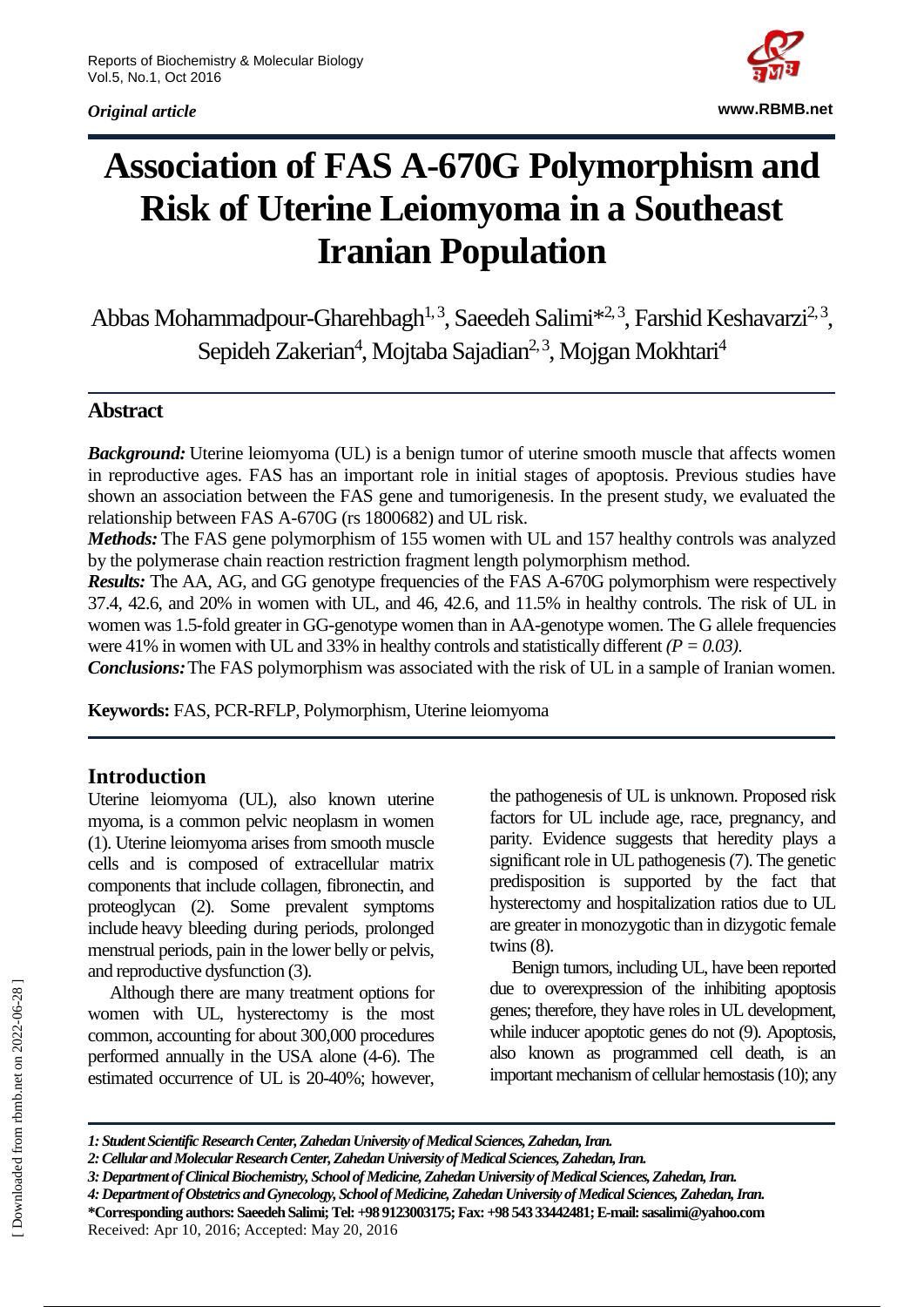disturbance in this process can lead to disease that can be caused by decreased cell death and the creation and growth of tumor cells (11).

In various cells and tissues the FAS/Fas ligand (FAS/FasL) (CD95) pathway initiates apoptosis. FAS, also known as TNFRSF6/CD95/APO-1, is a member of the transmembrane receptor family and plays a significant role in apoptotic signaling (12). De-regulation of this pathway, e.g. via mutations, may inhibit the immune system from removing freshly-formed tumor cells, and thus lead to tumor formation (13). Although FAS is found on the surface of resting cells, it is often expressed on the surface of activated T-cells (14). FAS triggers apoptosis by binding FasL, resulting in FASexpressing cell death. FAS expression is reduced in many kinds of human tumors (15, 16).

Some studies showed that FAS is not exclusively restricted to lymphoid or malignant cells (17). Although its role is unknown, FAS is expressed in epithelial tissues including prostate, lung, and uterus (18)**.** Despite FAS expression, many cells are resistant to FAS-mediated apoptosis. Coexistence of FAS-sensitive and resistant cells has been demonstrated in the same lineage (19).

Several polymorphisms have been recognized in the FAS gene promotor region; these include a guanine to adenine substitution at nucleotide position -1377 in the silencer region and an adenine to guanine substitution at nucleotide position -670 in the enhancer region (20).

To our knowledge, an association between the FAS A-670G (rs1800682) polymorphism and the risk of UL has not been reported; therefore, in the present study, we aimed to analyze the effect of the FAS polymorphism on UL risk in an Iranian population sample.

## **Materials and Methods**

This study was performed at the Zahedan Cellular and Molecular Research Center from August through October, 2015. The study included 150 UL females as the patient group and 157 healthy premenopausal women as the control group. We received ethical approval from the University Ethics Board, and approval was obtained from all participants.

Iranian women with UL, referring to Ali-ebn-Abitaleb Hospital women's clinic, whose disease was diagnosed by medical examinations and ultrasounds, but lacked pathological examinations, were selected for the patient group. Premenopausal women with no UL pathology were selected for the control group. None of the participants had histories of blood injection. Women with systemic diseases and/or histories of malignancies were excluded from the study.

#### *Genotype analysis*

Two ml of blood were collected from all subjects into tubes containing EDTA and stored at -20 ˚C until analysis. Genomic DNA was extracted from peripheral blood leukocytes using the salting out method.

#### *A-670G polymorphism of FAS gene*

The fragment containing FAS A-670 SNP was amplified using the following forward and reverse primers:

5′-CTACCTAAGAGCTATCTACCGTTC-3′ and 5′GGCTGTCCATGTTGTGGCTGC-3′, respectively (21).

The fragment was amplified by PCR using an initial denaturation step for 6 min at 94 °C, and then by 30 amplification cycles of denaturation at 94 °C for 30 s, annealing at 61 °C for 30 s, extension at 72 °C for 60 s, and a final extension step at 72 °C for 6 min.

Seven µl of the PCR products were digested with *MvaI* (Fermentas, Vilnius, Lithuania) for 16 h at 37 °C. The 233-bp wild-type fragment was undigested while the mutant allele was digested and produced 189 and 44-bp fragments. The fragments were analyzed by electrophoresis on 2% agarose gels containing ethidium bromide.

#### *Statistical analysis*

Statistical analysis was performed using SPSS software, version 20 (SPSS, Chicago, IL, USA). Quantitative data were presented as means  $\pm$  standard deviations. We used the Chi-square test for comparison of the frequency of genotypes and alleles between the patient and control groups. Allele frequencies were calculated by the gene-counting method.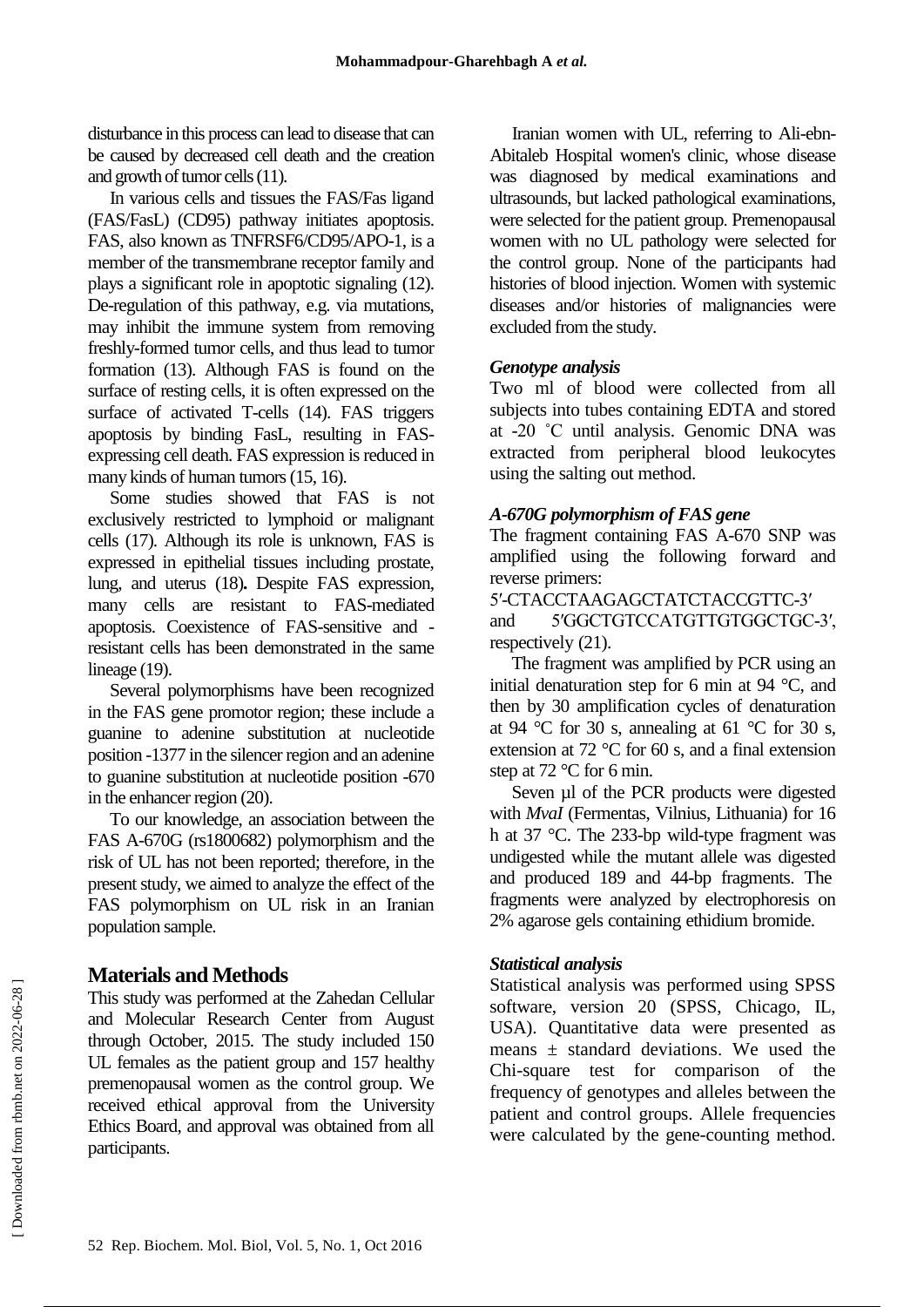*P*-values <0.05 were considered statistically significant.

#### **Results**

Demographic and clinical characteristics of women with UL and controls are shown in Table. 1. The UL patient and control groups were not significantly different with respect to age, BMI,

marital status, age of menarche, or duration of menses and menstrual cycles. The frequencies of bleeding and pain were higher in the women with UL than in controls.

The genotype and allele frequencies of the FAS A-670 polymorphism for women with UL and controls are shown in Table 2.

|  | Table 1. Clinical and demographic characteristics of the women with UL and controls |  |  |  |  |
|--|-------------------------------------------------------------------------------------|--|--|--|--|
|--|-------------------------------------------------------------------------------------|--|--|--|--|

| <b>Criteria</b>           | Women with $UL(n=155)$ | Controls $(n=157)$ | <b>P-value</b> |
|---------------------------|------------------------|--------------------|----------------|
| Age (years)               | $38.5 + 9.7$           | $38.4 \pm 7.9$     | <b>NS</b>      |
| Marriage status; $n$ (%)  | 146 (94)               | 151 (96)           | <b>NS</b>      |
| BMI(Kg/m2)                | $25.8 + 5.3$           | $25.3 \pm 4.6$     | <b>NS</b>      |
| Age of menarche (years)   | $13.5 \pm 1.6$         | $13.2 \pm 1.5$     | <b>NS</b>      |
| Duration of menses (days) | $6.1 \pm 1.6$          | $5.9 \pm 1.6$      | <b>NS</b>      |
| Menstrual cycle (days)    | $28.2 \pm 3.6$         | $28.5 + 2.9$       | <b>NS</b>      |
| Bleeding; $n$ $(\%)$      | 94 (61)                | 6(3.8)             | < 0.0001       |
| Pain; $n$ $(\%)$          | 43 (28)                | 10(6.4)            | < 0.0001       |

**Table 2.** Genotype and allele frequencies of FAS A-670G polymorphisms in women with UL and controls

| <b>FAS A-670G</b>   | Women with<br>$UL(N=155)$ | <b>Control</b><br>$(N=157)$ | <b>P-value</b> | Non-Adjusted<br>OR* (95% CI) | <b>P-value</b> | <b>Adjusted</b><br>OR (95% CI)** |  |  |  |
|---------------------|---------------------------|-----------------------------|----------------|------------------------------|----------------|----------------------------------|--|--|--|
| <b>Genotypes</b>    |                           |                             |                |                              |                |                                  |  |  |  |
| $AA(\%)$            | 58 (37.4)                 | 72(46)                      |                |                              |                |                                  |  |  |  |
| $AG(\% )$           | 66(42.6)                  | 66(42.6)                    | 0.4            | $1.2(0.8-2)$                 | 0.4            | $1.2(0.8-2)$                     |  |  |  |
| $GG\left(\%\right)$ | 31(20)                    | 18(11.5)                    | 0.03           | $1.5(1-2.1)$                 | 0.03           | $1.5(1-2.1)$                     |  |  |  |
| <b>Allele</b>       |                           |                             |                |                              |                |                                  |  |  |  |
| $A(\%)$             | 182 (59)                  | 211(67)                     |                |                              |                |                                  |  |  |  |
| $G(\%)$             | 128(41)                   | 103(33)                     | 0.03           | $1.4(1-2)$                   |                |                                  |  |  |  |

\*Odds Ratio

\*\*Adjusted for age

Genotype frequencies of the FAS A-670G polymorphism were in Hardy–Weinberg equilibrium. Frequencies of the AA, AG, and GG genotypes were 37.4, 42.6, and 20% in women with UL, and 46, 42.6, and 11.5% in healthy controls, respectively. The frequency of GG genotype was significantly higher in women with UL and the risk of UL was 1.5-fold greater in individuals with the GG genotype compared to AA genotype (1.5, [95% CI, 1–2.1]; *P = 0.03*).

The frequency of G allele was 41% in women with UL and 33% in controls which was statistically different (*P = 0.03*).

#### **Discussion**

In the present study, we evaluated a single nucleotide polymorphism in FAS, an apoptosisrelated gene, in women with UL and found higher frequency of FAS -670GG genotype and FAS - 670G allele in UL women compared to controls (*P = 0.03*).

Uterine leiomyoma is a multi-factorial disease associated with an interaction between various genes, cytokines, and growth and environmental factors, and likely develops in response to certain types of injury to the myometrium, such as hypoxia (8).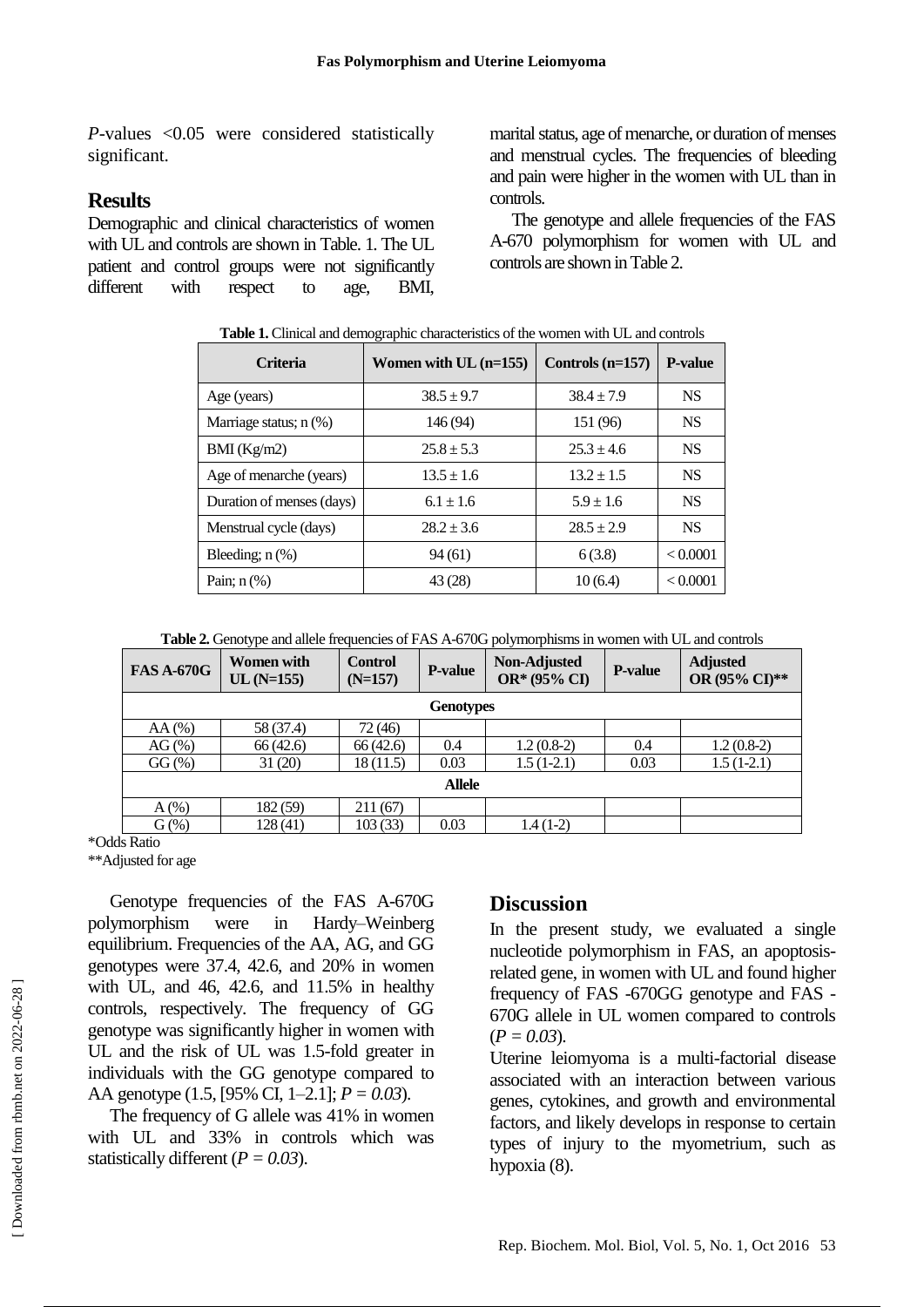FAS has a key role in initial apoptosis; it binds the FAS receptor, which leads to caspase 8 activation, a major apoptosis pathway in many cell types, and is associated with tumor formation (22).

Although there was no published report about the association between FAS polymorphism and UL susceptibility, the role of the FAS polymorphisms has been investigated in the etiology of several female disorders including endometriosis and cervical, ovarian, and gynecological cancers.

Soon-Cen Huang et al. evaluated expression of FAS and FasL in UL. They reported that FAS gene expression was significantly less in women with UL than in controls (18).

In 2008, Kordi et al. studied 400 women with cervical cancer and 400 healthy controls from the North Indian population. They reported significant association between AG and combined AG + GG genotypes with the risk of cervical cancer (23).

In 2006, Ueda et al., in a case-control study, investigated the association of FAS A-670G polymorphism and gynecological cancer in Japan. They reported that there was no significant difference in the allele frequency between controls

# **References**

1. Villanova FE, Andrade PM, Otsuka AY, Gomes MT, Leal ES, Castro RA, et al. Estrogen receptor alpha polymorphism and susceptibility to uterine leiomyoma. Steroids. 2006 Nov; 71(11-12):960-5.

2. Parker WH. Etiology, symptomatology, and diagnosis of uterine myomas. Fertility and sterility. 2007 Apr; 87(4):725-36.

3. Huyck KL, Panhuysen CI, Cuenco KT, Zhang J, Goldhammer H, Jones ES, et al. The impact of race as a risk factor for symptom severity and age at diagnosis of uterine leiomyomata among affected sisters. American journal of obstetrics and gynecology. 2008 Feb; 198(2):168 e1-9. PubMed PMID: 18226615.

4. Wechter ME, Stewart EA, Myers ER, Kho RM, Wu JM. Leiomyoma-related hospitalization and surgery: prevalence and predicted growth based on population trends. American journal of obstetrics and gynecology. 2011 Nov; 205(5):492 e1-5.

5. Farquhar CM, Steiner CA. Hysterectomy rates in the United States 1990-1997. Obstetrics and gynecology. 2002 Feb; 99(2):229-34.

and endometrial patients; however, the FAS-670 GG genotype was associated with the risk of cervical cancer. They found that the risk of cervical cancer was greater with the G allele than with the A allele  $(24)$ .

Li Y et al. (2003) investigated the FAS gene functional polymorphism and epithelial ovarian cancer risk. They found no correlation in the FAS genotype distribution frequency between control subjects and epithelial ovarian cancer patients (25).

Similarly, Fernandez et al. (2005) found no significant association between the FAS gene promotor A-670G polymorphism (rs1800682) and endometriosis (26).

In conclusion, our findings showed that the FAS polymorphism was associated with the risk of UL in an Iranian population in southeast Iran. Further studies with different populations are required to evaluate the association between the FAS polymorphism and UL.

## **Acknowledgement**

The authors acknowledge the Research Deputy of Zahedan University of Medical Sciences for financial support. The authors declare no conflict of interests.

6. Whiteman MK, Hillis SD, Jamieson DJ, Morrow B, Podgornik MN, Brett KM, et al. Inpatient hysterectomy surveillance in the United States, 2000- 2004. American journal of obstetrics and gynecology. 2008 Jan; 198(1):34 e1-7.

7. Wang F, Chen J, Wang L, Ma Y, Mayinuer N. CYP1A1 genetic polymorphisms and uterine leiomyoma risk: a meta-analysis. International journal of clinical and experimental medicine. 2015; 8(3):3590-4.

8. Salimi S, Khodamian M, Narooie-Nejad M, Hajizadeh A, Fazeli K, Namazi L, et al. Association of polymorphisms and haplotypes in the cytochrome P450 1B1 gene with uterine leiomyoma: A case control study. Biomedical Reports. 2015;3(2):201-6.

9. Csatlos E, Mate S, Laky M, Rigo J, Jr., Joo JG. Role of Apoptosis in the Development of Uterine Leiomyoma: Analysis of Expression Patterns of Bcl-2 and Bax in Human Leiomyoma Tissue with Clinical Correlations. International journal of gynecological pathology: official journal of the